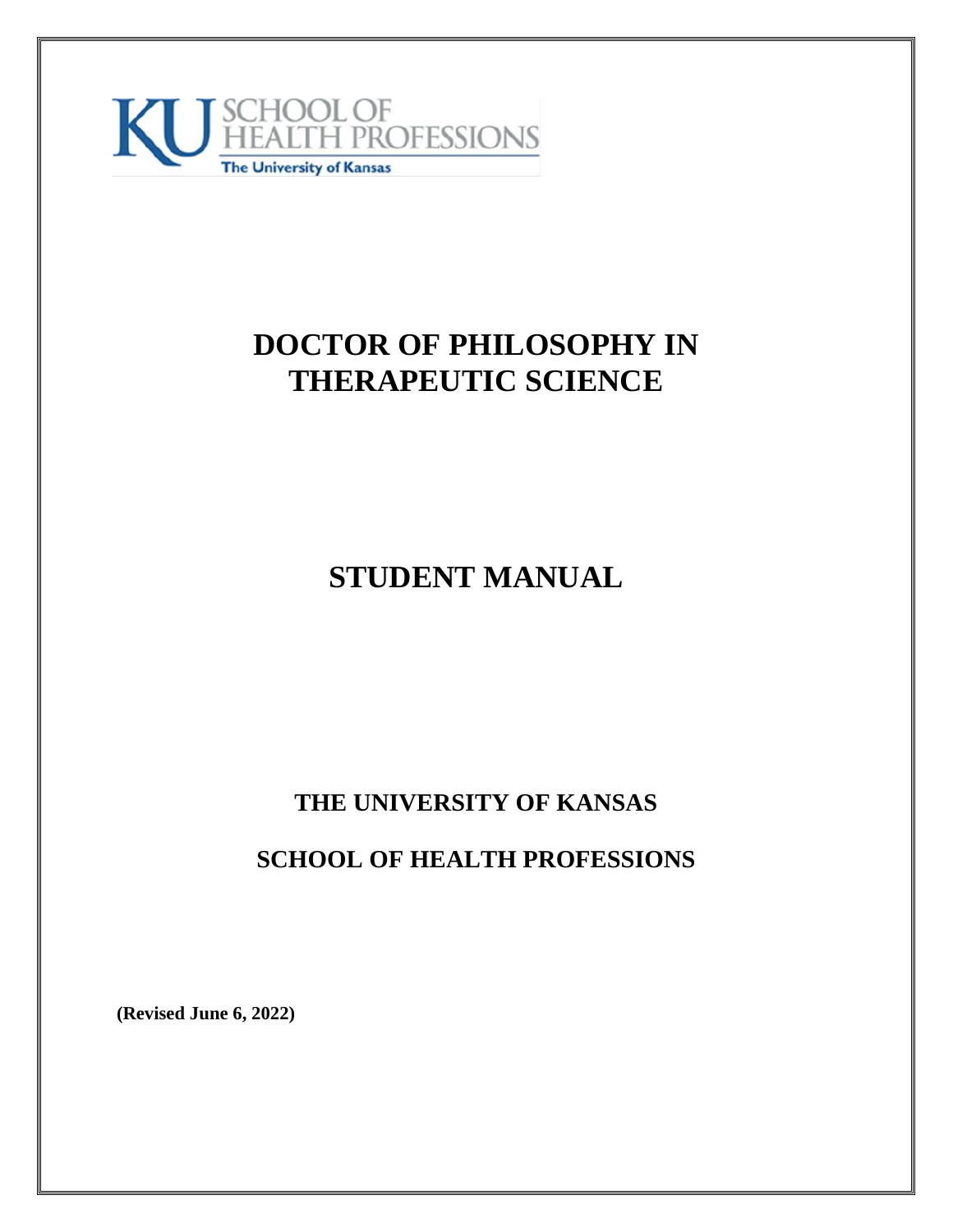# **TABLE OF CONTENTS**

| Oral Comprehensive Exam, Final Oral Exam and Progress to Degree Form  5                        |  |
|------------------------------------------------------------------------------------------------|--|
|                                                                                                |  |
|                                                                                                |  |
|                                                                                                |  |
|                                                                                                |  |
|                                                                                                |  |
|                                                                                                |  |
|                                                                                                |  |
|                                                                                                |  |
|                                                                                                |  |
|                                                                                                |  |
|                                                                                                |  |
|                                                                                                |  |
|                                                                                                |  |
|                                                                                                |  |
|                                                                                                |  |
|                                                                                                |  |
|                                                                                                |  |
| Comprehensive Oral Examination (Dissertation Proposal Defense) Error! Bookmark not<br>defined. |  |
|                                                                                                |  |
|                                                                                                |  |
|                                                                                                |  |
|                                                                                                |  |
|                                                                                                |  |
|                                                                                                |  |
|                                                                                                |  |
| Degree Requirements/Documents to be Submitted to the University of Kansas  16                  |  |
|                                                                                                |  |
|                                                                                                |  |
|                                                                                                |  |
|                                                                                                |  |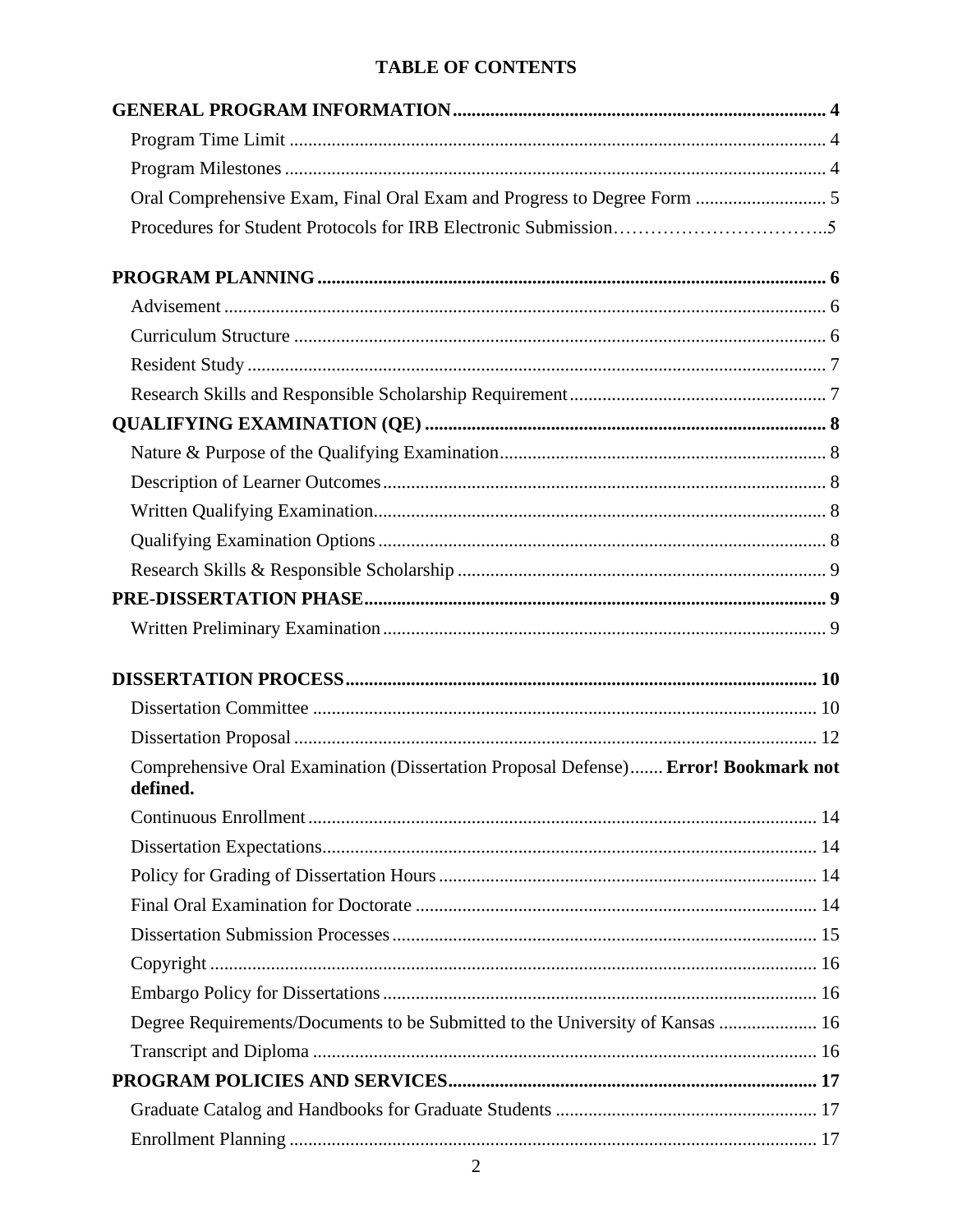| <b>PHD STUDENT ACTIONS &amp; INSTRUCTIONS FOR PROGRESS TO DEGREE  18</b> |  |
|--------------------------------------------------------------------------|--|
|                                                                          |  |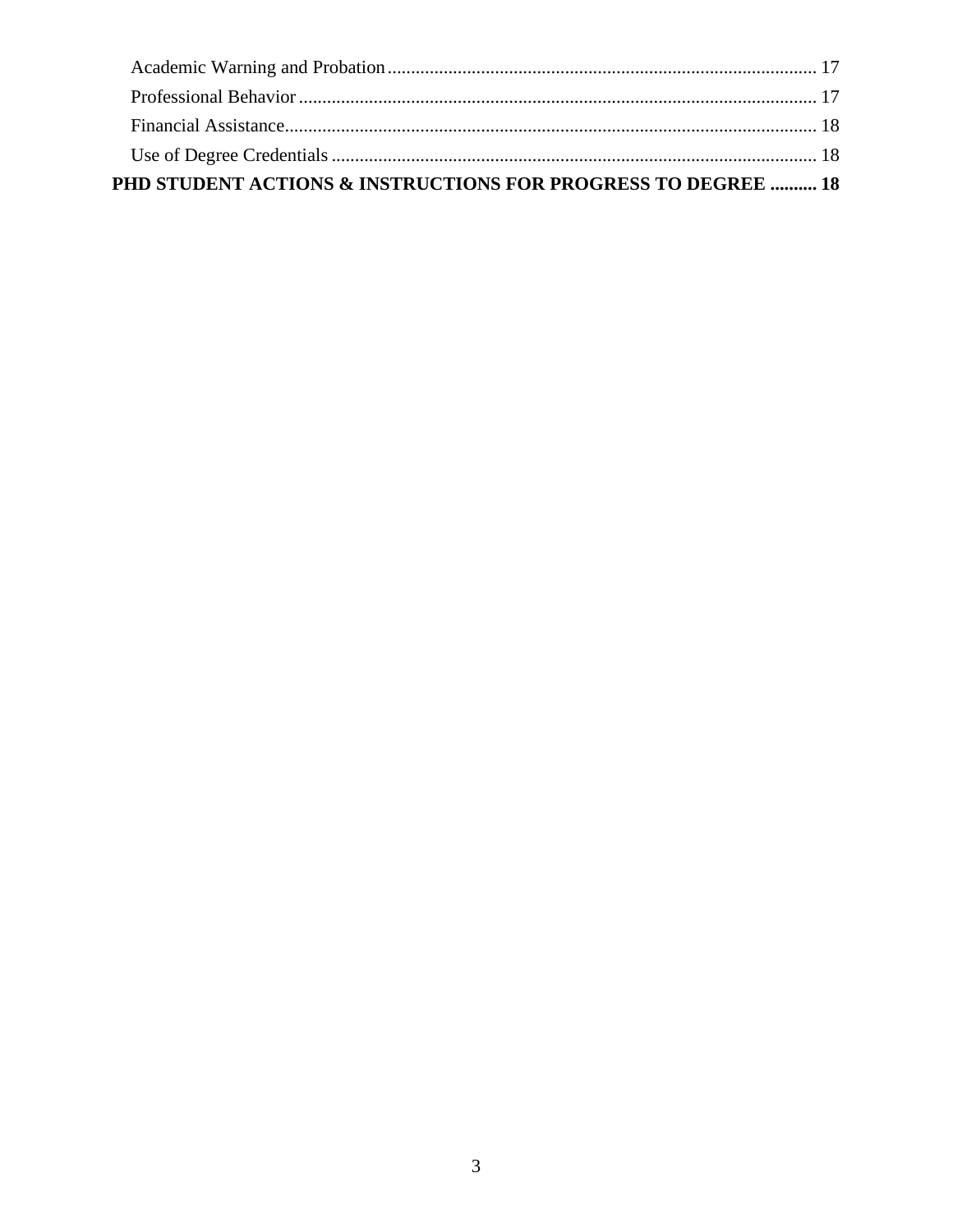# **UNIVERSITY OF KANSAS SCHOOL OF HEALTH PROFESSIONS**

# **Doctor of Philosophy in Therapeutic Science Manual**

# **GENERAL PROGRAM INFORMATION**

<span id="page-3-0"></span>**Therapeutic Science** is a field of study emphasizing an enhanced understanding of the consequences for an individual related to health conditions, rather than a study of the health condition itself. The therapeutic science degree is an interdisciplinary program involving faculty across a variety of departments and schools at KU. This program provides the interdisciplinary training at a doctoral level, necessary to address a spectrum of issues related to health and disability. The program is administered through the Department of [Occupational Therapy](http://ot.kumc.edu/)  [Education](http://ot.kumc.edu/) in the KU School of Health Professions. The Therapeutic Science doctoral program at the University of Kansas Medical Center has been in existence since 2000. The doctoral program consists of 60 total credit hours (42 hours of course work and at least 18 hours of comprehensive exam/dissertation).

#### <span id="page-3-1"></span>**Program Time Limit**

No more than eight years may elapse from the first enrollment until the requirements for the degree have been completed. A student may request a leave of absence (LOA) with assistance from his or her advisor. A LOA may occur during either the pre-comprehensive or postcomprehensive period. LOAs are usually granted for one year or less based upon unexpected or uncontrollable events in the student's life. The time granted for a student LOA is not calculated into the eight-year program time limit.

# <span id="page-3-2"></span>**Program Milestones**

Several events during the program mark either movement toward the degree or changes in the student's status. Expanded descriptions of these events can be found later in this document. These events are:

- 1. Begins coursework in the PhD program: The student becomes an **aspirant** for the PhD degree; first course is 1 cr. hour of TS Seminar series (TS 850, 900 or 950).
- 2. Qualifying Exam: After completing a minimum of three semesters or 18 credit hours of coursework. Successful completion of the Qualifying Exam indicates adequate progression through the TS PhD program. Students should take the required theory course prior to completing the comprehensive exam.
- 3. Residency requirement: A Graduate Studies requirement. Therapeutic Science PhD students complete this requirement by completing at least two semesters of full-time coursework. Students working full-time in their area of study may petition for reduced hours.
- 4. Preliminary Written Comprehensive Exam: Once a majority of course work is completed, students write a synthesis paper in preparation to begin the dissertation phase of study. This requirement is completed through enrollment in and successful completion of *TS 980 Advanced Study* and prior to the Comprehensive Oral Exam (dissertation proposal defense).
- 5. Research Skills and Responsible Scholarship requirement: A Graduate Studies requirement for all University of Kansas doctoral students; a summary of activities or courses that show competency knowledge or skills necessary for research. This requirement must be completed and approved by two TS faculty prior to the Comprehensive Oral Exam.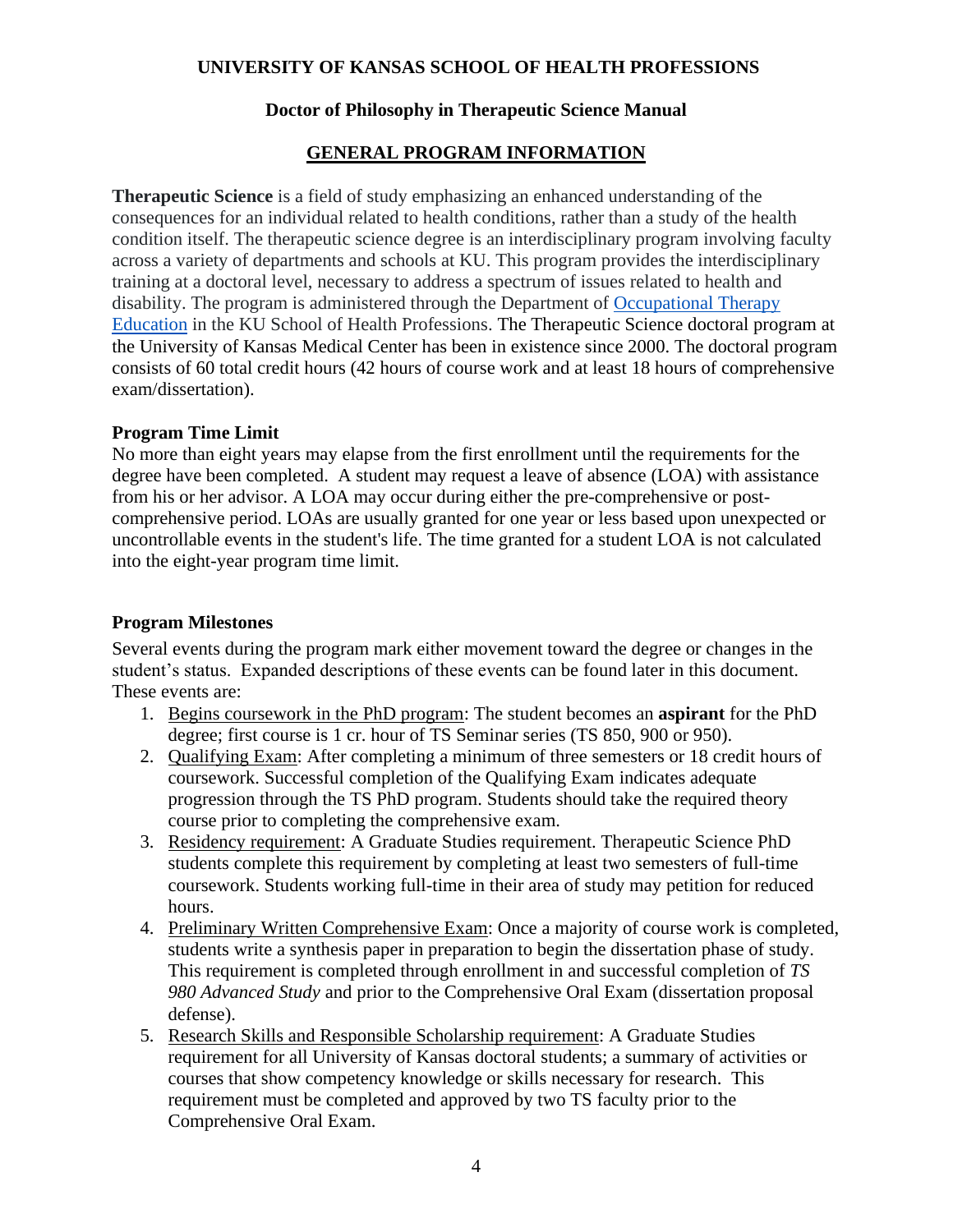- 6. Comprehensive Oral Exam: A Graduate Studies requirement for which required forms must be submitted.\* The Therapeutic Science Comprehensive Oral Exam consists of the defense of the dissertation proposal and occurs only after all course work has been completed, as well as the Qualifying Exam , Research Skills and Responsible Scholarship requirement, and the preliminary written comprehensive exam/synthesis paper (completion of TS 980). Upon successfully completing the proposal defense, the student becomes a **candidate** for the PhD degree.
- 7. Final Oral Exam: An Office of Graduate Studies requirement for which the required forms must be submitted. \* The exam consists of a public oral defense of the dissertation work. Upon successful completion of this oral defense and the submission of the final dissertation document to the KUMC Office of Graduate Studies, the student has completed all academic requirements for the PhD degree and may use the "PhD" designation.

# <span id="page-4-0"></span>**\*Oral Comprehensive Exam, Final Oral Exam and Progress to Degree Form**

The final two milestones, the Comprehensive Oral Exam and the Final Oral Exam, require KUMC Office of Graduate Studies approval. Required forms are submitted to Graduate Studies by the Therapeutic Science Program Director.

For the Comprehensive Oral Exam and the Final Oral Exam, the student must submit required information to the Occupational Therapy Education Administrative Office Manager including the preferred time and day of the exam. This information must be submitted at least **FOUR WEEKS** prior to the exam. **Failure to meet this deadline may require rescheduling of the exam.**

The complete instructions are further detailed in the "Dissertation Process" section on page 13.

#### **Procedures for Student Protocols for IRB Electronic Submission**

Students will generally need to submit an IRB protocol for Human Subjects Committee oversite of their research. Students will need to work with their advisor to complete the required requirements for IRB approval. After the protocol and other IRB documents are compete, the student will need to follow the below departmental processes before submission to IRB.

#### *Administrative Sign-off*

Form completed by the student with sign off from the student's research mentor/dissertation chair).

Once completed and signed, scan and upload to the IRB electronic application.

- A. Required:
	- i. Full Committee Review
	- ii. Expedited Review
	- iii. Flex Review
	- iv. Exempt Review
	- v. Retrospective Review
- B. Not Required:
	- i. Non-human Subject Determination
	- ii. Quality Improvement Review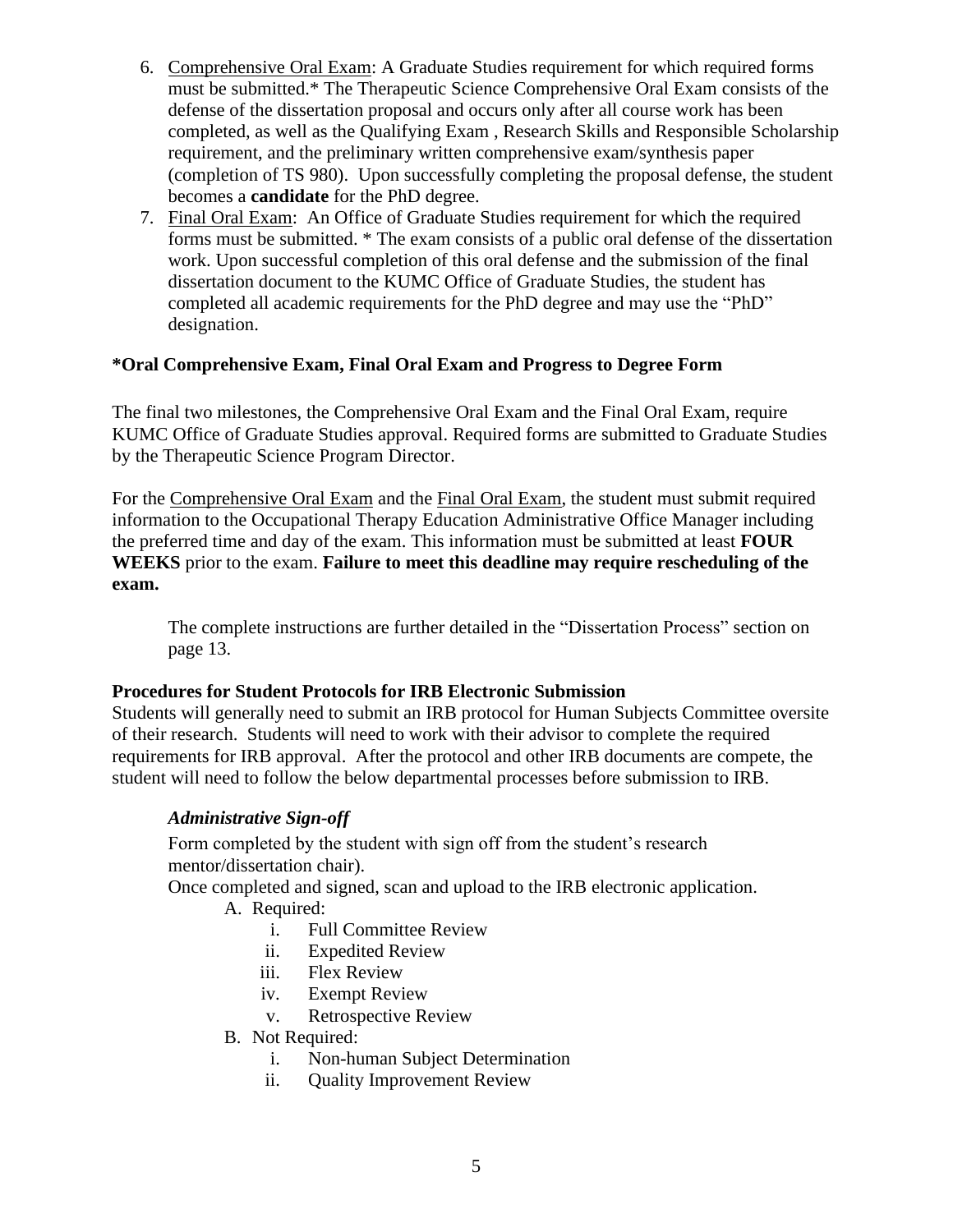# *Scientific Merit Review Checklist*

Once completed and signed, scan and upload to the IRB electronic application.

- A. Required (Full Committee Review, Expedited Review, or Flex Review):
	- i. PhD Student Dissertation**:** The Oral Proposal Defense Committee serves as the scientific merit review for the proposal. Because the chairperson serves as PI for the study, the scientific merit review checklist is completed and signed by TS Faculty serving on the student's committee. TS PhD students may not serve as PI for any research leading to the TS PhD degree.
	- B. Not required of:
		- i. Non-human Subject Determination
	- ii. Quality Improvement Review
	- iii. Exempt Review
	- iv. Retrospective Review

#### **PROGRAM PLANNING**

#### <span id="page-5-1"></span><span id="page-5-0"></span>**Advisement**

Upon admission to the Ph.D. in Therapeutic Science program, a student is assigned an academic advisor who assists the student in planning a program of study. The academic advisor meets with the student to plan and approve the program of study, which consists of courses and other work (e.g., independent study, mentored research, focused writing). The plan of study for each student builds from the required TS coursework (seminar series) for all PhD students and includes the student's work in his/her emphasis area. The planning meeting will take place 3-4 weeks prior to the start of each semester. Following each planning meeting, the student's advisor will present the plan to the Therapeutic Science Committee for approval. The student should submit the approved plan to the Occupational Therapy Education Administrative Program Director to be saved in the student's file.

#### **Curriculum Structure**

The Therapeutic Science Doctoral Program is composed of the following components: (a) a core curriculum that includes foundation theory knowledge and a series of core courses, (b) interdisciplinary content coursework and advanced study courses, (c) design and methods and analysis coursework, (d) dissertation work, and (e) competency attainment. **The curriculum outlined below comprises a minimum of 60 credit hours** in addition to any existing credits the student has earned prior to beginning the program. Note that most Therapeutic Science students accumulate more than the 60-credit minimum by the end of their program.

#### Core Courses:

TS 850 From Beliefs to Evidence (2 credits)

TS 900 Evolving Interdisciplinary Views of Disablement (2 credits)

TS 950 Designing Effective Knowledge Transfer (2 credits)

TS 800 Scholarly Writing, Reviewing & Dissemination (3 credits)

Required Course:

• Theory (3 credits). In consultation with the academic advisor, students will choose a theory course to broaden their interdisciplinary perspective and provide foundation for scholarly work.

Elective Courses: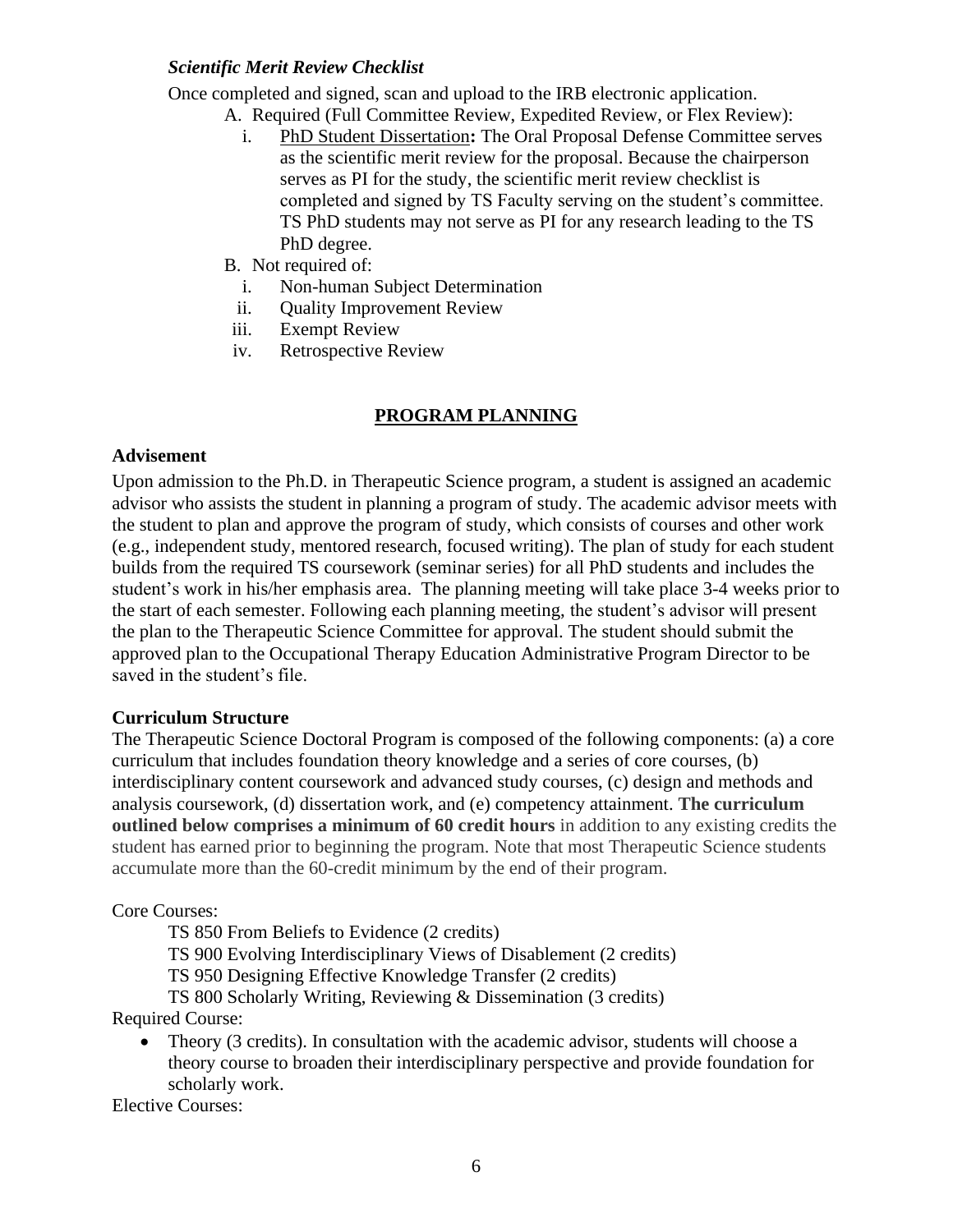- Two interdisciplinary electives (6 credits). In consultation with the academic advisor, the student will choose a content emphasis and select a series of interdisciplinary courses around that emphasis. The selection of courses for each student will be guided by a significant scientific or professional problem identified by the student, and the associated research area of interest.
- Advanced Study Elective: (3 credits) This course will allow the student to pursue an indepth study of their content emphasis.

Focused Scholarship (6 credits):

• In consultation with the academic advisor, students will plan focused scholarly work to complete with a research mentor. Focused scholarship work should develop research skills and promote responsible scholarship. Work might include data collection & analysis, literature search & review, grant writing, etc. Work leading to publication is recommended.

Research Design, Methods, & Analysis (15 credits)

The TS program requires a minimum of 15 hours of research design and statistics; including 6 hours of research design and methods, and 9 hours of analysis. Coursework must prepare the student for independent research. More courses may be required if specific design, methods or analysis are necessary for the dissertation.

# <span id="page-6-0"></span>**Resident Study**

The Graduate Studies residency requirement for Therapeutic Science PhD students is satisfied by completing two semesters of full-time enrollment. The residency requirement may be completed in non-consecutive semesters. Graduate research/teaching assistants and students working fulltime in their area of study should consult with their academic advisor about petitioning for reduced hours to fulfill the residency requirement.

# **Responsible Conduct of Research requirement**

- Responsible Conduct of Research Training (RCR) is a requirement for all who are engaged in research at KUMC via CITI including the following Modules/Courses:
	- Introduction to RCR
	- Plagiarism
	- Authorship
	- Collaborative Research
	- Data Management
	- Mentoring
	- Peer Review
	- Research Misconduct
- KUMC Conflict of Interest reporting form
- Departmental RS & RS worksheet

\*Additional Training for Other Research Activities:

- KU certificate of completion demonstrating knowledge of specific laboratory instrumentation
- KUMC form/checklist documenting completing of Animal Use training program
- If engaged in conducting a clinical trial at KUMC, the student must complete Good Clinical Practice (GCP) training. According to the KUMC Research Institute, this training is required for personnel engaged in a clinical trial (individuals who are responsible for study coordination, data collection and data management activities on a clinical trial).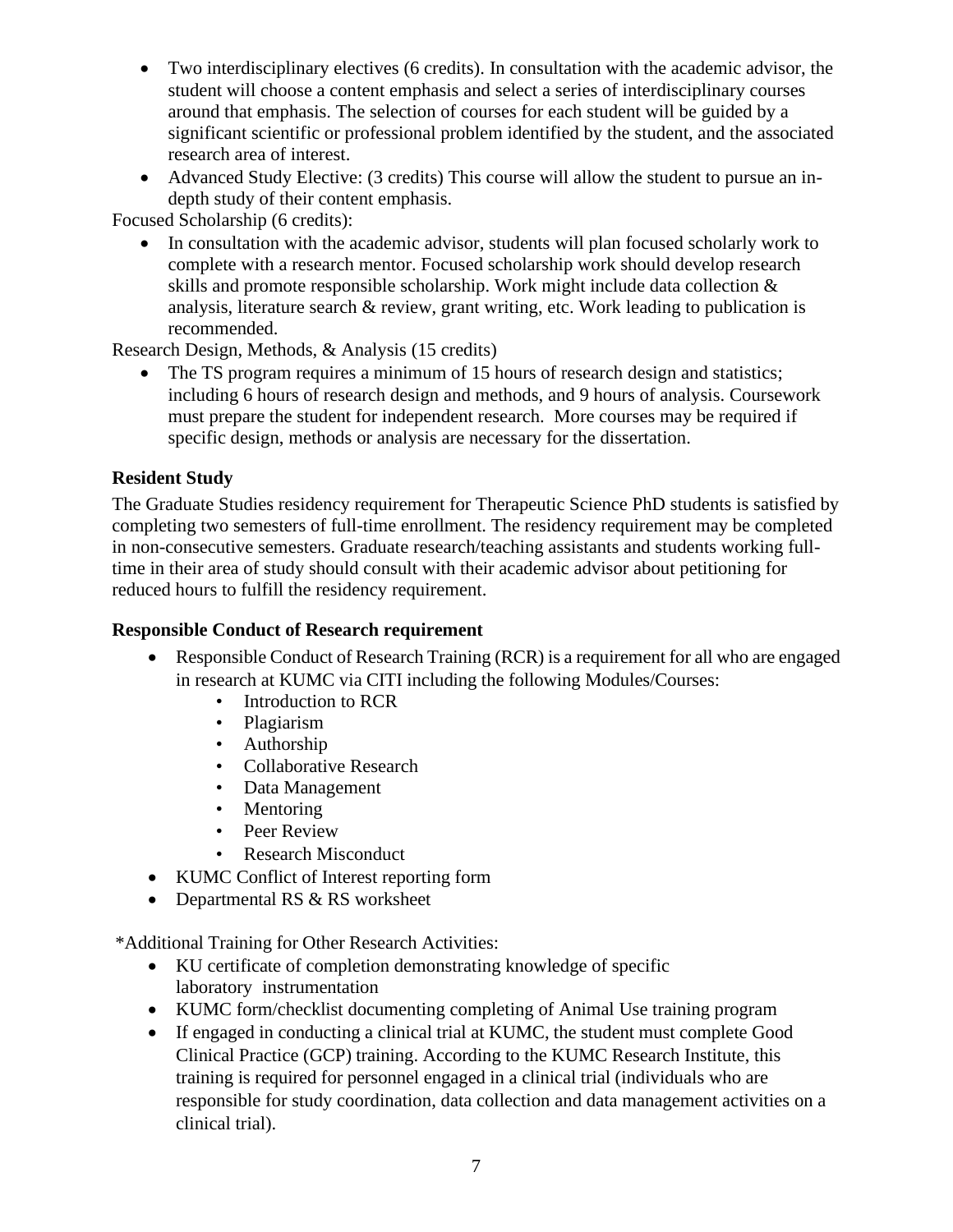- For social behavioral trials, use at the [CITI Program](https://www.citiprogram.org/index.cfm?pageID=14)
- For biomedical clinical trials, use [CITI Program](http://www.citiprogram.org/)

# **QUALIFYING EXAMINATIONS (QE)**

#### <span id="page-7-0"></span>**The Nature and Purpose of the Qualifying Examination Process**

The purposes of the qualifying examination are to assess 1) breadth and depth of students' knowledge across at least two disciplinary areas, 2) ability to synthesize and integrate this knowledge, 3) ability to expand and contribute to the knowledge base in their field(s).

# **Description of Learner Outcomes**

The qualifying examination paper must (a) illustrate the student's ability to analyze, synthesize, and evaluate an area of major importance, and (b) reflect the student's ability to write a clear and concise scholarly paper.

# **The Written Qualifying Examination**

In consultation with her/his advisor, each student will write a scholarly paper to synthesize information about a research topic, and to begin planning the comprehensive exam and dissertation portions of the TS doctoral program (enrollment in 1 credit hour of TS 800 required). The paper must 1) identify a problem, issue, or trend that may be informed by critical reflection, 2) succinctly review and synthesize literature related to the topic, discussing strengths and limitations of existing scholarly contributions, 3) provide research questions, a summary of why those questions are important, and description of how those questions will be addressed methodologically.

- 1. After completing a minimum of three semesters or 18 credit hours of coursework, the student will meet with her/his doctoral advisor to plan the qualifying examination. The purpose of this meeting will be to identify subject areas of expertise and interest that would fulfill the purposes of the Qualifying Examination. At this meeting, the student and advisor should identify the examination committee (2 OTE faculty, advisor serves as the  $3<sup>rd</sup>$  member), select the exam format and agree upon parameters of the exam/paper.
- 2. The student will submit an outline/plan of the paper that specifies the problem and topic, format, and timeline. The examination committee will review the plan, determine its acceptability, and share a rubric associated with the paper format.
- 3. If the examination committee determines the plan does not meet criteria for a successful qualifying examination, the student will be provided written feedback and an opportunity to meet with the committee determine what is needed to be successful.
- 4. Once the plan is approved, the student must complete the final document within one semester (allowing time for committee review). Students choosing to begin the qualifying exam during summer semester may complete the exam in 15 weeks.
- 5. If the student is not successful, s/he will have one opportunity to revise and re-submit the paper. The Qualifying Exam re-take must be completed at least 10 weeks and no more than one year after the first evaluation is complete. Two failures of the Qualifying Examination will result in dismissal from the doctoral program in Therapeutic Science.

# **Qualifying Examination Format Options**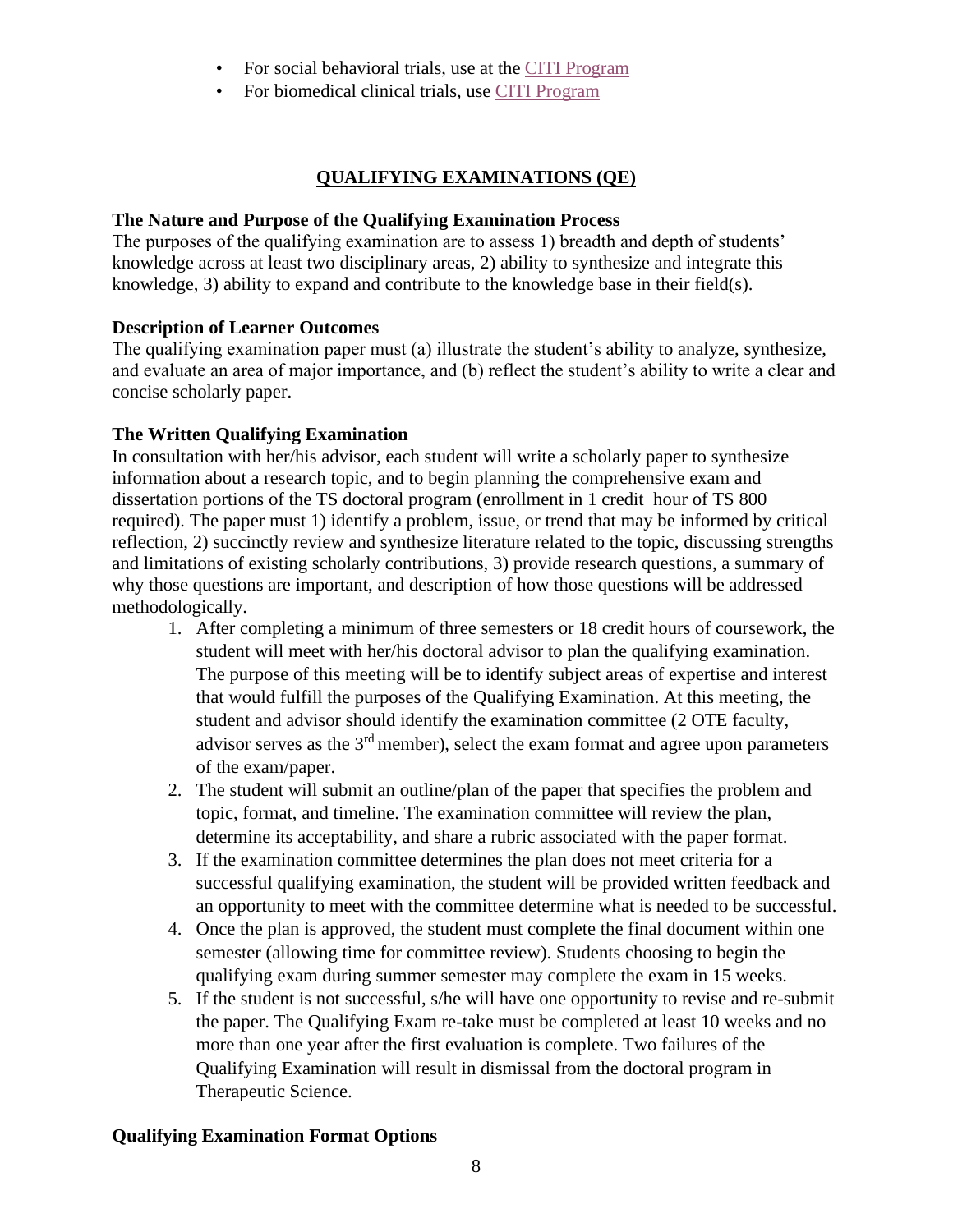The scholarly paper will be a maximum of 10 double-spaced pages long (references excluded). The following are examples of acceptable formats:

- A. Identify a problem, issue, or trend, and write a concept paper that integrates theory, knowledge, and research from the multiple disciplines (two or more) represented in the student's program. The student will describe a general program of scholarship that expands or contributes to our knowledge about the problem, issue, or trend.
- B. Identify a theory, the research and the themes of multiple disciplines (two or more) represented in the student's course of study, and write research questions, an introduction indicating why those questions are important, and a section explicating how those questions will be addressed methodologically.
- C. Identify a problem, issue, or trend that may be informed by critical reflection or reanalysis from multiple (two or more) disciplinary perspectives. Discuss the strengths and limitations of existing scholarly contributions on the problem, issue, or trend; employing multidisciplinary perspectives and different methodological approaches to shed new insights on the subject.

# **RESEARCH SKILLS & RESPONSIBLE SCHOLARSHIP**

In consultation with the advisor, each student will complete the RS  $\&$  RS document the semester prior to his/her Oral Comprehensive Exam (Dissertation Proposal Defense). The student's advisor along with one other TS PhD faculty will review the students work to determine acceptability. The student will have one opportunity to revise the RS & RS. Two failures of the RS & RS will result in dismissal from the doctoral program in Therapeutic Science. The RS & RS document includes:

- 1. A worksheet listing the student's coursework, organized by content as related to the focus of the planned dissertation topic.
- 2. A narrative describing rationale for how the coursework supported knowledge/skill acquisition in preparation for dissertation research.

# **PRE-DISSERTATION PHASE**

# **Written Preliminary Comprehensive Examination**

To prepare to enter the dissertation phase of study, students will complete a preliminary comprehensive project (e.g., systematic or scoping review of literature) to meet the graduate study requirement of a "written preliminary examination." The project must prepare the student to write the dissertation proposal and begin dissertation research. The student will plan the project in consultation with the research mentor and should expect the process to demand a good deal of time and ongoing revision. The project will be evaluated by the student's research mentor and at least 2 other graduate faculty members. For the written preliminary examination, the student must:

- 1. Articulate a rationale for the study which includes salient literature covering the topic of interest.
- 2. Communicate using a structure that includes a clearly articulated plan, transitions, and good organization presented in a format suited for publication in a peer-reviewed journal.
- 3. Demonstrate a synthesis of information and insights gained rather than just reporting details and be able to discuss alternative interpretations and theories regarding relevant phenomena or outcomes.
- 4. Demonstrate an integration of knowledge (e.g., what do we know, what might we infer, what does it mean).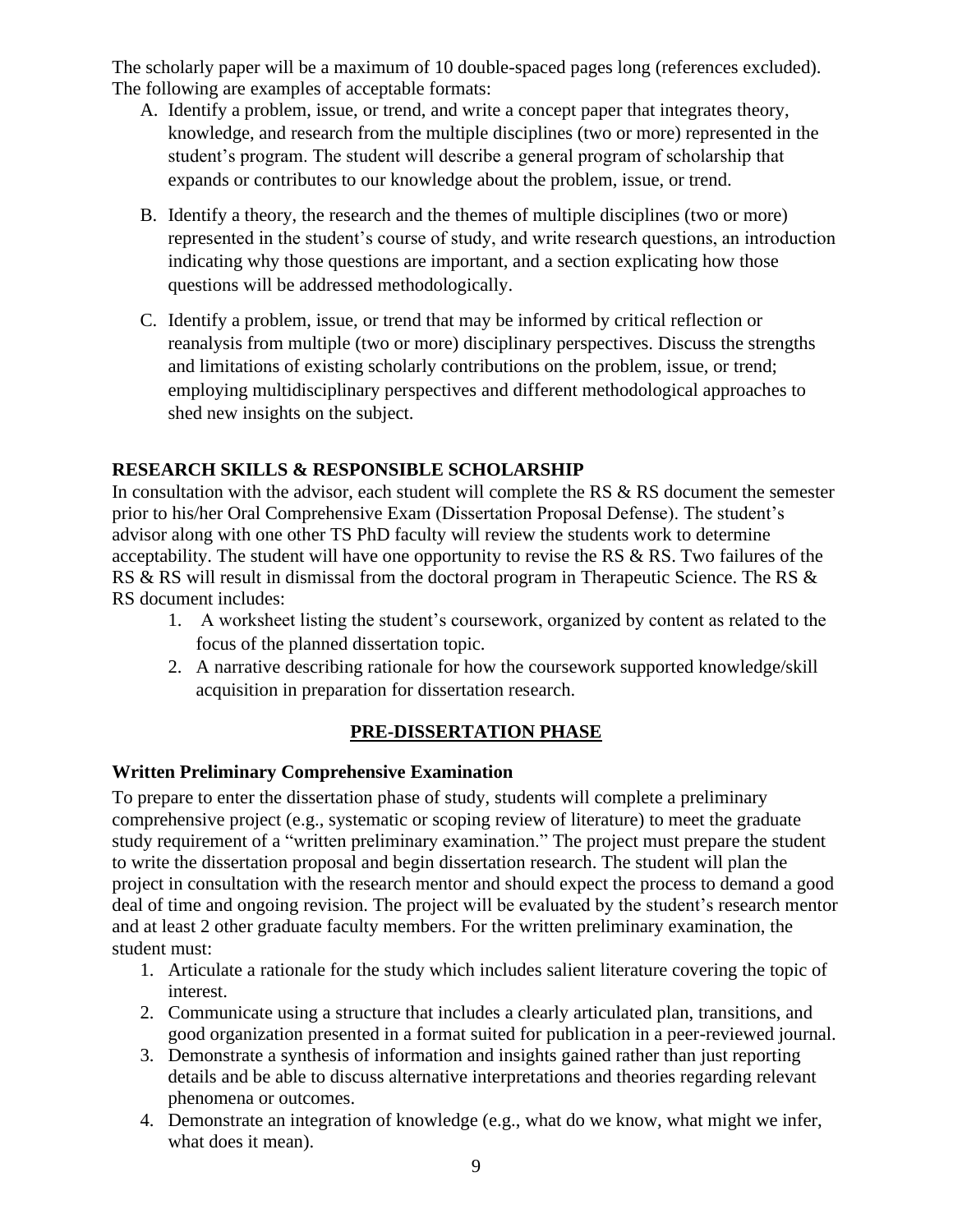During the pre-dissertation phase, students will enroll in TS 980: Advanced Study in Therapeutic Science.

# **DISSERTATION PROCESS**

#### <span id="page-9-1"></span><span id="page-9-0"></span>**Dissertation Committee**

The dissertation committee consists of at least five members. One member serves as the Office of Graduate Studies' representative on the committee and must hold a regular or dissertation University of Kansas graduate faculty appointment from outside the Therapeutic Science program. Two committee members, including your dissertation chair, must be from the Therapeutic Science faculty. The committee may include members from outside the University of Kansas. All members of the committee, however, must be members of the University of Kansas Graduate Faculty. Any member of the committee from outside the University of Kansas must have a special Graduate Faculty appointment.

#### **Dissertation**

The Therapeutic Science program follows the modern approach of requiring three publishable articles be produced from the student's comprehensive exam and dissertation work. The "threearticle" option requires the design and implementation of original empirical research demonstrating excellence in conceptualization, implementation, and analysis making an original contribution to interdisciplinary practice. Secondary data analyses are appropriate when the research question is novel, and the committee approves.

When determining authorship on papers that come from the dissertation work, students will refer to the *Publication Manual of the American Psychological Association* for information on 'publication credit' or the [International Committee of Medical Journal Editors'](http://www.icmje.org/) reference on 'Authorship and Contributorship'. The student and dissertation committee chair should discuss authorship plans early in the process of dissertation development

The University of Kansas Graduate Studies and Therapeutic Science program allow students to use papers published during their doctoral program and papers developed for publication during enrollment in dissertation (TS 980) as part of the requirements of the dissertation. The content of all papers must be related to the dissertation research topic area. The following are the dissertation requirements.

#### Requirements

- 1. A minimum of three papers should be included that are full-length articles in line with expectations for reviews or reports of original research that are found in peer-reviewed journals. There may be circumstances when three manuscripts are not feasible due to the scope of the dissertation topic/method. Dissertation committees will approve the final number of papers. At least one of the papers must be a manuscript based on empirical data (qualitative or quantitative). Abstracts, monographs or short summaries are not acceptable.
- 2. Each paper must be prepared under the supervision of at least one member of the dissertation committee and approved by the chairperson.
- 3. The student must be the primary author of the papers, with content based on scholarship or research conducted primarily by the student.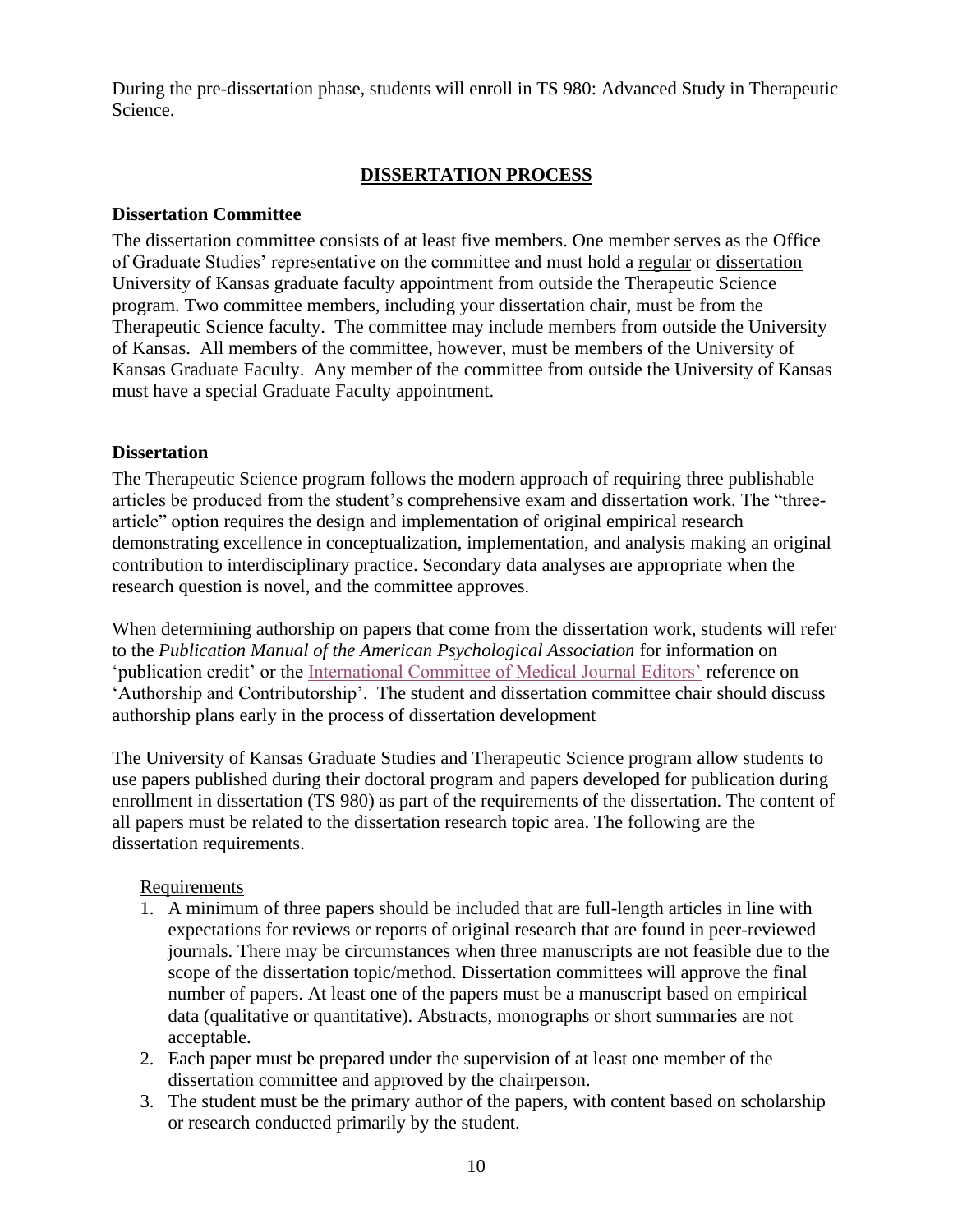- 4. Potential content, authorship, journals for submission, and anticipated dates for submission of each paper will be agreed upon by the student and dissertation committee when the committee meets to approve the student's research proposal. With agreement of the committee, planned content of the papers may change based upon findings from the dissertation or other factors. Publication titles, authorship and other details should be finalized for each publication when the dissertation is submitted by the student as evidence of readiness for graduation.
- 5. Paper(s) may be submitted to open access journals if the journal meets the criteria set forth by the A.R. [Dykes Library One-University Open Access Fund](http://library.kumc.edu/authors-fund.xmlhttps:/www.kumc.edu/dykes-library/services-and-resources/open-access-author-fund.html) related to eligible publications. As in non-open access journals, open access journals must be approved by the dissertation committee.
- 6. Papers submitted for publication prior to the final defense of the dissertation need to have approval of all dissertation committee members if they are to be included in the dissertation. They may be approved at any time during the dissertation process.
- 7. Papers not yet submitted at the time of the final defense should be approved by all committee members as ready for publication. The committee's assessment of readiness should consider:
	- a. coherence and substantive quality of the content,
	- b. congruence with the guidelines and format of the journal to which a paper is being submitted, and
	- c. agreed upon date for submission.
- 8. At least two papers must be submitted by the time of graduation. The literature review written for the student's comprehensive exam may serve as one of these papers.

# Format

- 1. Dissertation Proposal. Chapter 1, the dissertation proposal includes a statement of the problem, conceptual underpinnings, review and synthesis of relevant literature (a summary of the student's comprehensive exam paper), proposed methods, and plans for the focus and scope of each manuscript. It does not exceed 25 pages double spaced (excluding references and appendices). The proposal should be formatted as a journal article to facilitate publication when the dissertation research is complete. During the proposal development phase, the student meets with the Dissertation Mentor (and committee members as needed) to discuss the nature and content of the manuscripts. After data are analyzed, the student may believe it advisable to change the nature of the manuscripts. Approval for a change from what was originally proposed must be obtained from the Dissertation Committee. The oral defense of the proposal will present the students work leading to the proposed dissertation, the dissertation plan, and may also include questions about plans for publication, including specification of authorship and target journals.
- 2. Final Dissertation. The final dissertation includes Chapter 1, the proposal, Chapters 2-4, the three manuscripts/publications, and Chapter 5, an explication of how the manuscripts fit together, summary of results, implications for practice and future research, and conclusions. If a manuscript has already been published, the student must obtain permission from the journal editor to include it in the published dissertation.

The following table provides information on the structure and content for the dissertation. This information serves as a general guideline and is open to variation due to individual dissertation focus, method, and/or committee preference: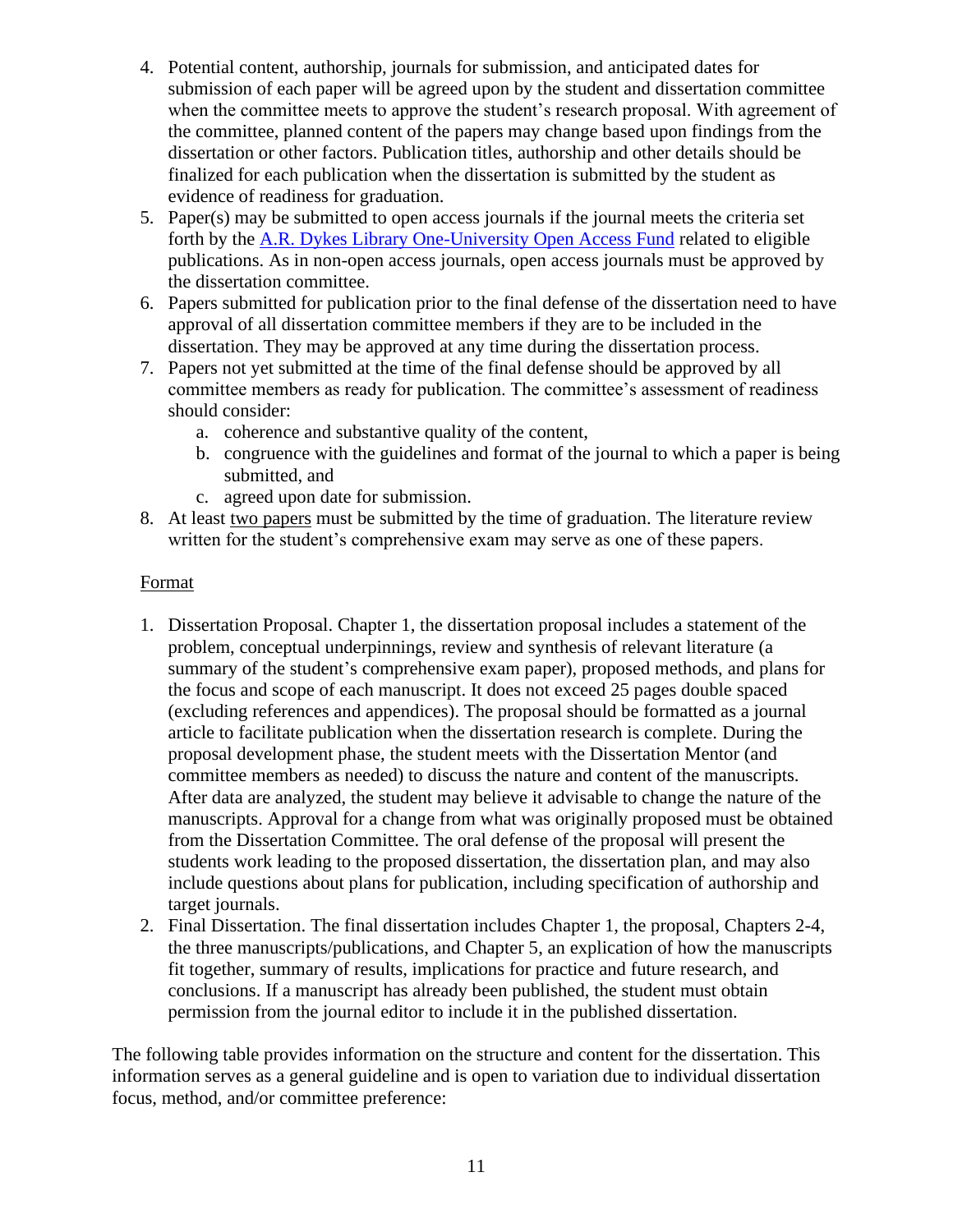The KUMC Office of Graduate Studies reviews the electronic dissertation for correct formatting before it can be uploaded and accepted by the University. See specific formatting instructions at the [Graduate Studies Electronic Thesis and Dissertation](http://www.graduate.ku.edu/-downloads/04-d4_ETDDissGuidelines.pdf) website.

At the time of proposal defense, any submitted or already published papers that will be part of the dissertation will be included in the dissertation document as Chapter two, three or four. Accordingly, related section(s) of the proposal may be appropriately abbreviated with reference to the paper.

| TS PhD Dissertation Requirements/format*                       |                                                                                                                                                                                                                                                                                                                                    |  |
|----------------------------------------------------------------|------------------------------------------------------------------------------------------------------------------------------------------------------------------------------------------------------------------------------------------------------------------------------------------------------------------------------------|--|
| Candidacy Examination                                          | Includes Chapter 1: Statement of the problem, conceptual underpinnings,<br>review and synthesis of relevant literature (summarized from written<br>preliminary comprehensive examination), proposed methods, and plans for<br>the focus and scope of each manuscript., including planned authorship and<br>journal identification. |  |
| <b>Title Page</b>                                              |                                                                                                                                                                                                                                                                                                                                    |  |
| Copyright Permission for<br>Use of All Copyrighted<br>Material | include copies of all copyright permissions for manuscripts that have been<br>published.                                                                                                                                                                                                                                           |  |
| Abstract                                                       | 350-word Max                                                                                                                                                                                                                                                                                                                       |  |
| <b>Dissertation Committee</b><br><b>Acceptance Page</b>        |                                                                                                                                                                                                                                                                                                                                    |  |
| Acknowledgements Page                                          |                                                                                                                                                                                                                                                                                                                                    |  |
| <b>Table of Contents</b>                                       |                                                                                                                                                                                                                                                                                                                                    |  |
| <b>List of Tables</b>                                          | Organized in one list, and organized by chapter, following the table of<br>contents.                                                                                                                                                                                                                                               |  |
| List of Figures                                                | Organized in one list, and organized by chapter, following the table of<br>contents.                                                                                                                                                                                                                                               |  |
| Introduction                                                   | Chapter 1: Introduction, review of literature, hypotheses and/or research<br>questions.                                                                                                                                                                                                                                            |  |
| Hypotheses and/or Research<br><b>Questions</b>                 | <b>Chapters 2-4:</b> Minimum of three publishable manuscripts (or published<br>reprint) prepared for submission to approved peer-reviewed journal with<br>appropriate journal formatting requirements. Chapter 2 is the students                                                                                                   |  |
| Methods                                                        | written preliminary comprehensive exam.<br><b>Chapter 5:</b> Summary with explication of how the manuscripts fit together,                                                                                                                                                                                                         |  |
| Results                                                        | brief summary of results, implications for practice and future research, and<br>conclusions.                                                                                                                                                                                                                                       |  |
| <b>Discussion</b>                                              |                                                                                                                                                                                                                                                                                                                                    |  |
| <b>Tables</b>                                                  |                                                                                                                                                                                                                                                                                                                                    |  |
| Figures                                                        |                                                                                                                                                                                                                                                                                                                                    |  |
| Appendices (if applicable)                                     | Expanded content or appendices for manuscript chapters may be required<br>by Committee. Content may include-IRB approval & materials for each<br>study, raw data, data analysis not included in the chapters, etc.                                                                                                                 |  |
| References                                                     | At the end of each chapter and identified in the table of contents.                                                                                                                                                                                                                                                                |  |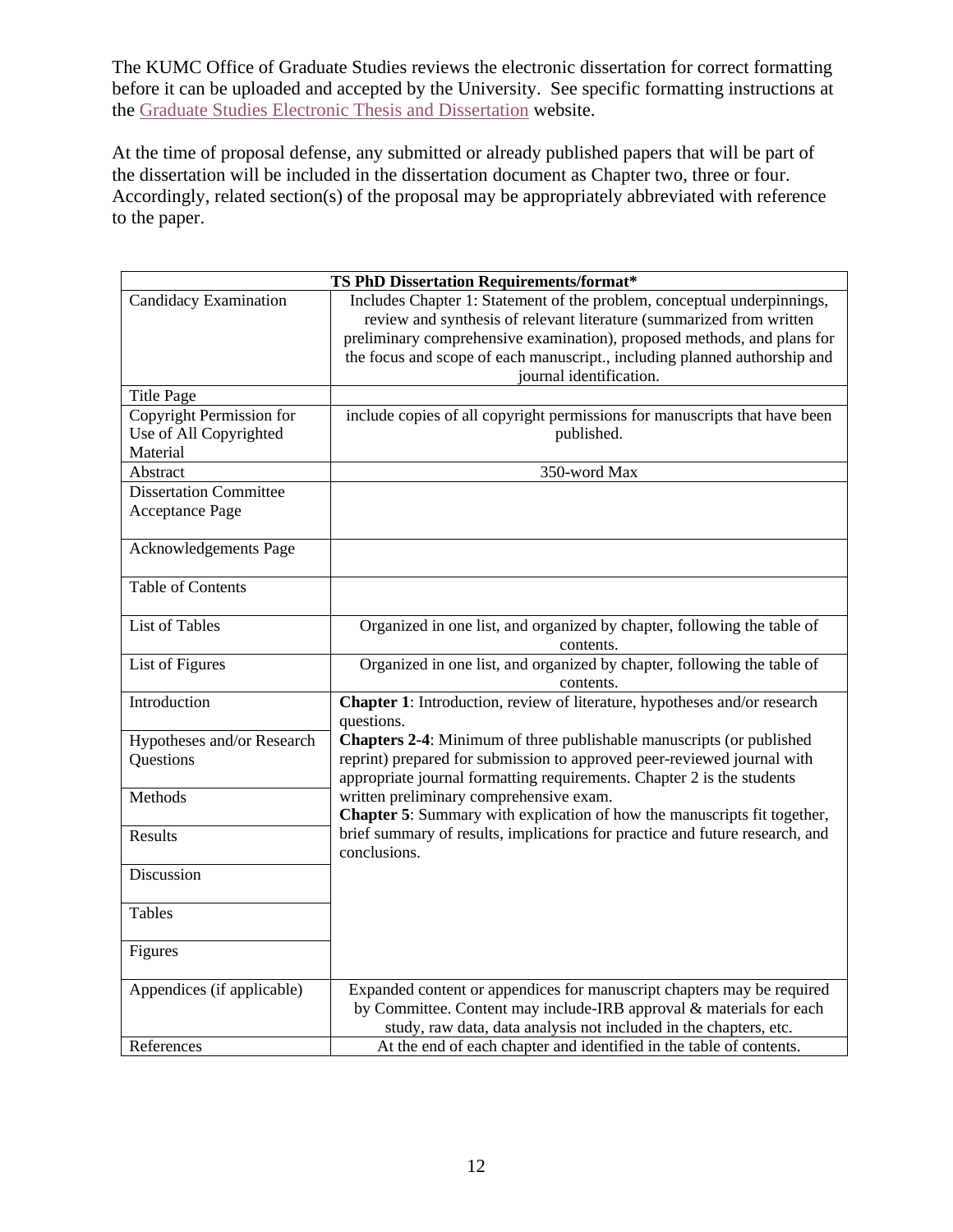# <span id="page-12-0"></span>**Dissertation Proposal**

If additional background work is required after completion of the written preliminary examination, or when writing and defending the dissertation proposal is expected to take longer than one semester, students should continue enrollment in TS 980 Advanced Study in Therapeutic Science.

The dissertation proposal must be defended and approved during enrollment in TS 990 Dissertation. The dissertation proposal is reviewed by all members of the dissertation committee. Work on the dissertation research can continue only after the dissertation committee has approved the proposal. The approved dissertation proposal, signed by the chairperson and two members of the student's dissertation committee, is submitted to the Occupational Therapy Education Administrative Program Director to be saved in the student's file. After successful defense of the dissertation proposal, the student may submit materials to the KUMC Human Subjects Committee for approval or the Institutional Animal Care and Use Committee (if either of these are required).

Students under the guidance of the dissertation advisor are required to get [Institutional Review](https://www.kumc.edu/research/research-administration/institutional-review-board.html)  [Board](https://www.kumc.edu/research/research-administration/institutional-review-board.html) approval for the dissertation research.

#### **Comprehensive Oral Examination (Dissertation Proposal Defense)**

Prior to scheduling the Oral Comprehensive Examination, the student must 1) complete most of the courses required by the program, 2) complete at least 2 terms of full-time enrollment, 3) receive approval for the preliminary comprehensive project, 4) complete the Research Skills competency requirement, 5) have at least 2 articles submitted for peer-review.

The comprehensive oral examination is the student's defense of the dissertation proposal. The student's dissertation committee serves as the examination committee. The committee is approved by Academic Affairs prior to scheduling the exam. The student is expected to be able to critically describe and defend the scientific significance, background, research questions/hypotheses, and research methods of the proposed research. In the process of defending the proposal, students integrate needed information from their entire program of study. The student must be enrolled in TS 990 during the semester in which the Comprehensive oral exam is taken.

The Progress to degree form is submitted to Graduate Studies to mark major milestones in student progress toward obtaining the doctorate degree. To complete the progress to degree form, the student must provide the following information to the Occupational Therapy Education Department Administrative Program Manager at least 4 weeks prior to the dissertation proposal defense

- 1. The semester in which the "Responsible Scholarship" criterion was met
- 2. The semester in which the "Research Skills" criterion was met
- 3. A copy of the approved RS&RS document
- 4. The two terms in which the residency requirement was met and the approved petition for reduced residency hours if applicable.
- 5. The name of your Committee Chair (and co-chair if applicable)
- 6. The name and department of the Outside committee member
- 7. The names of the remaining members of the committee
- 8. Identify any of the committee members having a primary appointment on the KU-Lawrence or KU-Edwards campus
- 9. Date, time and location of the exam and title of the paper/presentation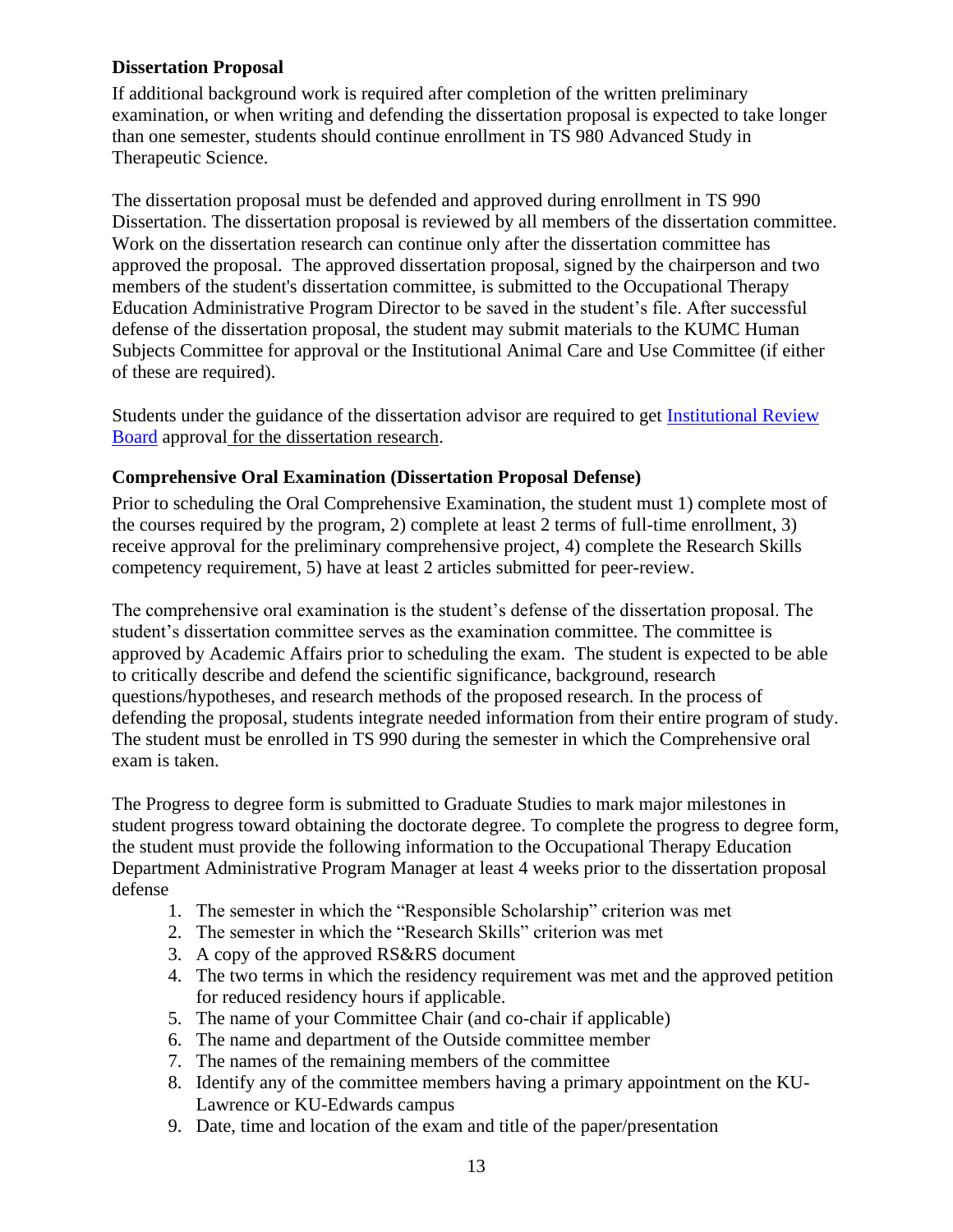# <span id="page-13-0"></span>**Continuous Enrollment**

After passing the comprehensive oral examination for a doctoral degree, the student is identified as a PhD candidate. The candidate must be continuously enrolled in TS 990, including summer sessions, until all requirements for the PhD degree are completed. Post-comprehensive enrollment includes the semester in which the oral examination is completed. For example, a student finishing written preliminary examination (TS 980) in summer 2022 enrolls in TS 990: Doctoral Dissertation in fall 2022 for a minimum of 6 credit hours. If the comprehensive oral exam (dissertation proposal) is completed in that fall 2022 semester, those 6 credit hours count in the total 15 credit hours required, which is the minimum number of credits necessary for dissertation. If the comprehensive oral exam is not completed in the fall 2022 semester, those credits will not count in the total 15 credit hours required.

The credits for each enrollment must reflect as accurately as possible the candidate's demands on faculty time and university facilities. **Until all credit requirements for the degree have been completed (15 credits) or until 18 post-comprehensive credit hours have been completed (whichever comes first), the candidate must enroll for a minimum of 6 credits during Fall and Spring semesters and 3 credits in the Summer semester.** If the degree has not been completed after 18 credit hours of post-comprehensive enrollment, the candidate still must continue to enroll each term until all degree requirements have been met. Once 18 postcomprehensive credits have been attained, a continuous enrollment of 1 credit hour per term is permitted. Students should speak with the Financial Aid office to discuss the relation of enrollment and financial aid status.

# <span id="page-13-1"></span>**Dissertation Expectations**

The candidate must complete a dissertation showing the results of original research. The minimum number of credit hours required for dissertation enrollment is 15 in TS 990. Instructions regarding the proper form of the dissertation may be obtained from the [University of](http://www.graduate.ku.edu/electronic-thesis-and-dissertation)  [Kansas Electronic Thesis and Dissertation \(ETD\)](http://www.graduate.ku.edu/electronic-thesis-and-dissertation) website. Click on Formatting for the KU Dissertation Formatting Requirements PDF.

# <span id="page-13-2"></span>**Policy for Grading of Dissertation Hours**

The letter "P" is used to indicate "progress" in thesis, dissertation, and research enrollments.

In exceptional cases, the instructor of record has the authority to issue a letter grade  $(A, B, C, D, D)$ or F) in a given semester. For such exceptional cases, the instructor of record must submit justification to the Vice Chancellor for Academic Affairs for approval before the grade can be recorded on the transcript. Under no circumstances will this grade be used to specifically enhance the cumulative GPA for students who are in academic difficulty in Graduate School.

A letter grade (A, B, C, D, and F) is assigned in the last semester of enrollment to characterize the quality of the final product. A grade of incomplete (I) is not appropriate for enrollment in thesis, dissertation, or research and will not be accepted.

# <span id="page-13-3"></span>**Final Oral Examination for Doctorate**

At least five months must elapse between successful completion of the comprehensive oral examination (dissertation proposal defense) and the date of the final oral examination (dissertation defense). The student must provide the following information to the Occupational Therapy Education Department Administrative Program Manager 4 weeks prior to the dissertation defense.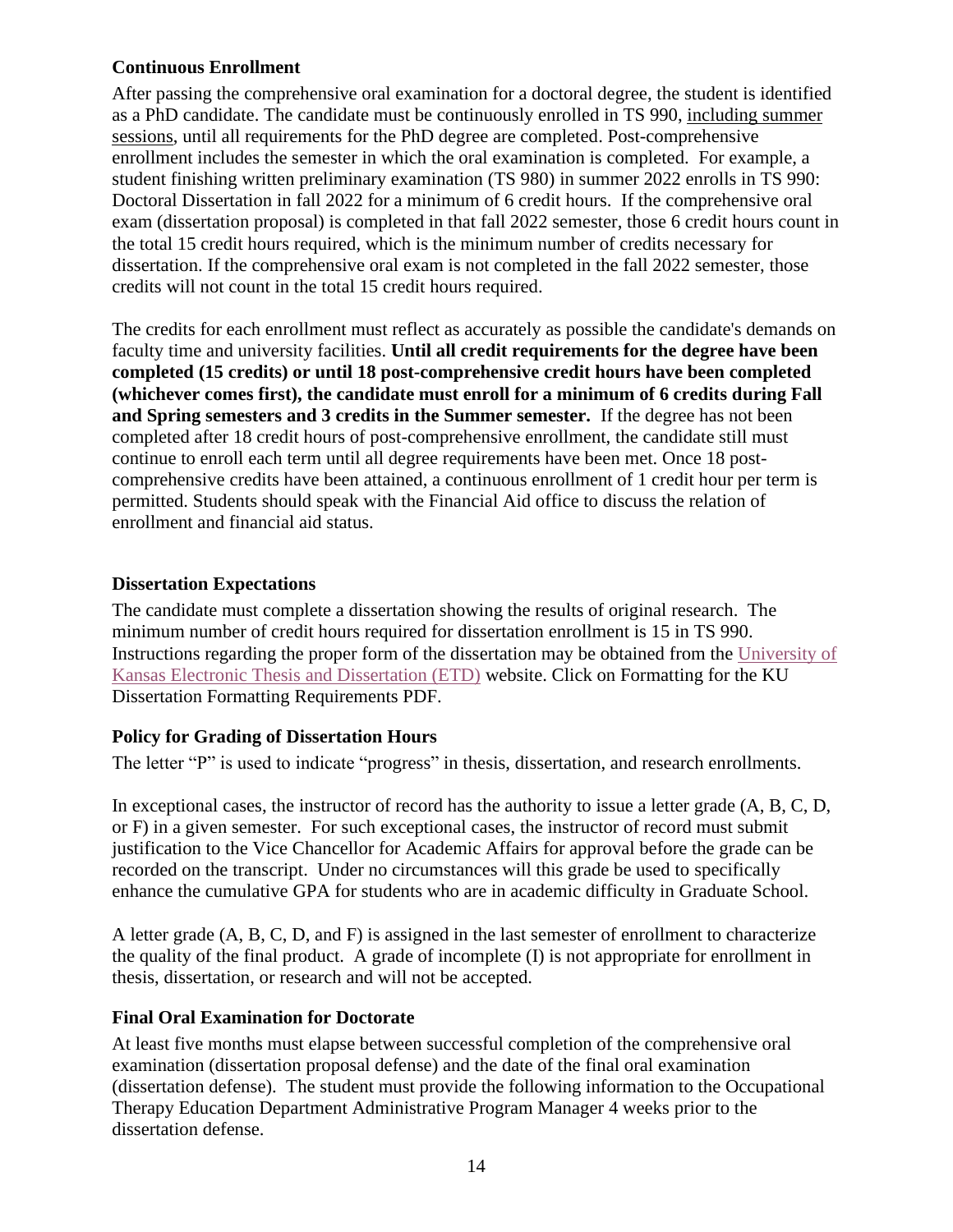- 1. The name of the Committee Chair (and co-chair if there is one)
- 2. The name and department of the Outside committee member
- 3. The names of the remaining members of the committee
- 4. Identify any of the committee members having a primary appointment on the KU-Lawrence or KU-Edwards campus
- 5. Date when the Oral Comprehensive Exam was completed successfully
- 6. Dissertation title (must be the mentor-approved, spell-checked  $&$  final version)
- 7. Date, time and location of the exam

Upon approval by the Therapeutic Science Program Director and Dean of Graduate Studies, the final oral examination/dissertation defense will be scheduled at the time and place designated in the request and publicly announced by Graduate Studies. The student must take the dissertation title page to their defense to obtain committee member signatures. The date on the title page is the actual date of the defense. The student submits the original signed title page to the Office of Student Affairs & Enrollment Management and KUMC Graduate Studies. If the student plans to have copies of the dissertation bound, the student brings multiple copies of the title page to the defense and all copies are signed at one time.

If the candidate fails the final oral examination (dissertation defense), the examination and defense may be repeated upon recommendation of the dissertation committee. (Several requirements, including completion of the required form FIVE weeks before the oral examination and defense, need to be met for eligibility to take the final oral examination and dissertation defense. Please refer to the *[Graduation Checklist](http://www.kumc.edu/academic-affairs/graduate-studies/graduation-information.html)*). The final oral examination and dissertation defense will not be conducted without an approved "*PhD Oral Comprehensive Exam Final Dissertation Committee & Progress to Degree Form.*" Please see the "PhD Student Actions & Instructions for Progress to Degree" at the end of this document for complete instructions.

#### <span id="page-14-0"></span>**Dissertation Submission Processes**

#### University Formatting Directions

*[Formatting directions](https://www.kumc.edu/academic-and-student-affairs/departments/graduate-studies/for-students/electronic-thesis-and-dissertation.html)* are posted on the KUMC Office of Graduate Studies website. The student reviews these directions carefully before their defense date to assure correct title page formatting. Bring the title page with you to your defense to obtain signatures of your committee members. The student submits the original signed title page to the KUMC Office of Graduate Studies with other documents listed on the graduation checklist (see *[graduation website](https://www.kumc.edu/academic-and-student-affairs/departments/graduate-studies/for-students/graduation-information.html)  [page\)](https://www.kumc.edu/academic-and-student-affairs/departments/graduate-studies/for-students/graduation-information.html)*. An additional copy of the title page and abstract must be submitted to the student's dissertation chair where it will be placed in the student's permanent file.

Once the student successfully completes their defense, s/he makes any required revisions to the written dissertation as requested by the dissertation committee. When revisions are completed, the student's committee chair (or co-chairs, if applicable) is required to review the revised document and then signs and dates the acceptance page. The acceptance page directly follows the title page. The acceptance page signifies to the University that the committee chair (or cochairs) has reviewed and approved the final version of the dissertation. The date on the acceptance page ranges from one to several days after the defense date.

The deadline for submission is posted in the *[Graduate Studies Calendar.](https://www.kumc.edu/academic-and-student-affairs/departments/graduate-studies/about/calendar-and-events.html)* Once the student completes the upload process, the KUMC Office of Graduate Studies reviews the dissertation for formatting only, as the School of Health professions is responsible for final approval of submission on behalf of the University. The student is notified via email whether the submission is approved as submitted or if formatting revisions are required. Approval by a representative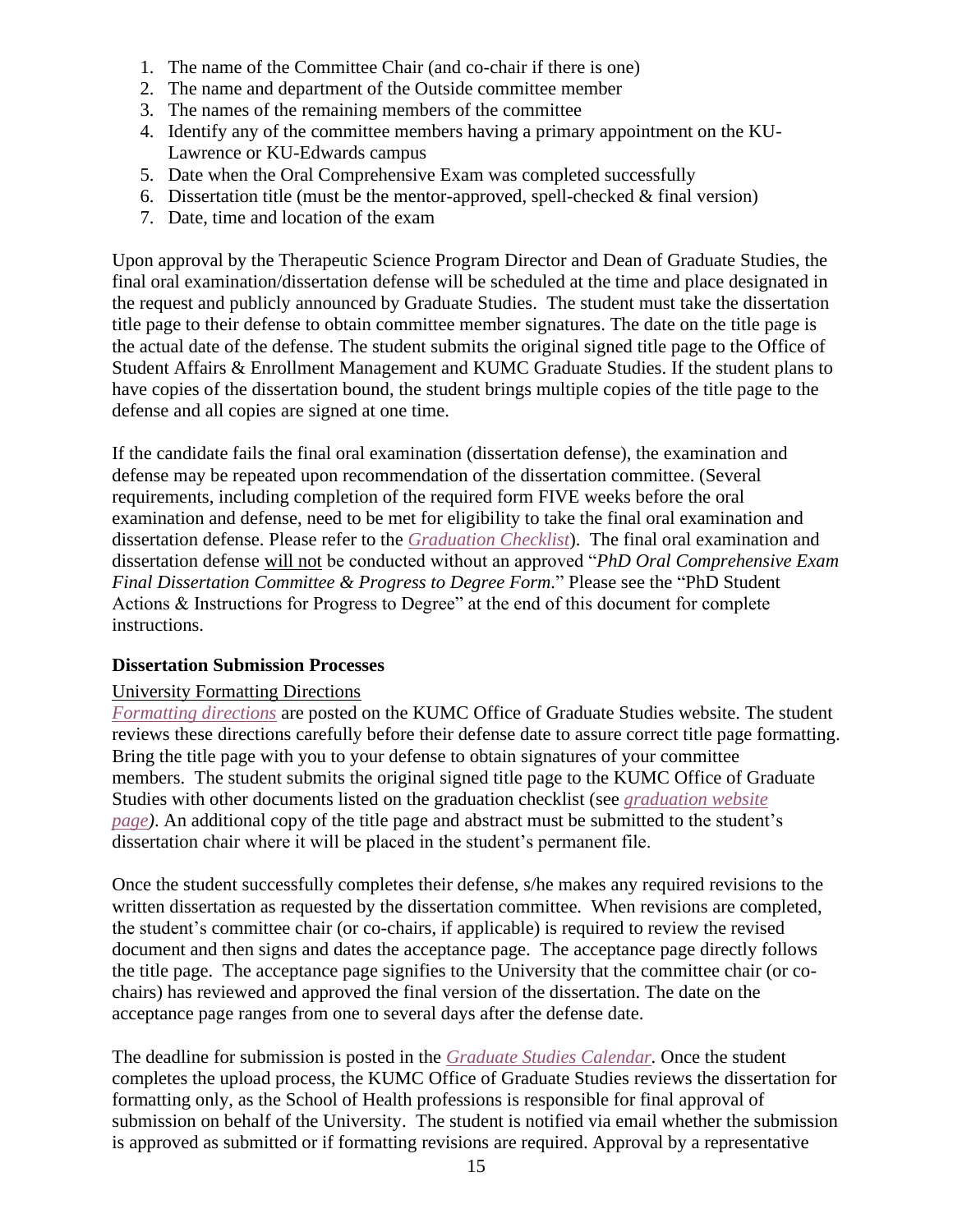from the Office of Graduate Studies is required before the student can submit the dissertation to ProQuest.

# Electronic Submission

After the student's committee chair (or co-chairs) has signed the acceptance page and the Office of Graduate Studies has approved the formatting of the dissertation, the student may proceed with electronic submission of the dissertation to ProQuest. Detailed *[directions for submission](https://graduate.ku.edu/submitting)* are posted on the website. Dissertations submitted electronically must be converted to Adobe PDF before submission. A fee for ProQuest submission/archiving may be required.

When the student submits their dissertation electronically to ProQuest, s/he is given the option to pay UMI for bound copies of thesis or dissertation. The student has other binding service options. KUMC Dykes Library *[recommends two binding providers](https://www.kumc.edu/academic-and-student-affairs/departments/graduate-studies/for-students/electronic-thesis-and-dissertation.html)* who both follow the ANSI/NISO library binding standard for dissertations.

For additional information, students can contact the Director of Graduate Studies, Kristen Martin, at 913-588-5170, or the [KUMC Office of Graduate Studies.](https://www.kumc.edu/academic-and-student-affairs/departments/graduate-studies.html)

# <span id="page-15-0"></span>**Copyright**

The University maintains a website with information about [copyright and fair use of copyrighted](https://www.kumc.edu/dykes-library/services-and-resources/copyright-information-and-faqs.html)  [materials.](https://www.kumc.edu/dykes-library/services-and-resources/copyright-information-and-faqs.html) For questions about copyright, contact the Research and Learning Department of A.R. Dykes Library at (913) 945-5990 or by e-mail at [dykesresearch@kumc.edu.](mailto:dykesresearch@kumc.edu) Copyright issues should be addressed prior to electronic submission of your document.

# <span id="page-15-1"></span>**Embargo Policy for Dissertations**

For students making a decision about dissertation embargo, the University maintains a website with the **Embargo Policy for Theses and Dissertations**.

# <span id="page-15-2"></span>**Degree Requirements/Documents to be Submitted to the University of Kansas**

The Office of Graduate Studies maintains a [graduation website page](https://www.kumc.edu/academic-and-student-affairs/departments/graduate-studies/for-students/graduation-information.html) dedicated to "all things graduation" including a graduation checklist for your final semester. The checklist includes a listing of the 4 documents that must be submitted to the KUMC Office of Graduate Studies.

All PhD candidates must complete the [Doctoral Completion Survey \(DCS\)](http://graduate.ku.edu/doctoral-completion-survey) the semester they graduate and submit the verification page to the KUMC Office of Graduate Studies. The DCS includes questions from the Survey of Earned Doctorates and from the American Association of Universities Data Exchange.

# <span id="page-15-3"></span>**Transcript and Diploma**

The Registrar's Office posts the degree to your transcript and prepares your diploma following the close of the semester. The transcript ordering and diploma pick-up information is posted on the Registrar's Office website.

[Transcript requests](https://www.kumc.edu/academic-and-student-affairs/departments/registrars-office/services.html) [Diploma pick-up information](https://www.kumc.edu/academic-and-student-affairs/departments/registrars-office/services/diplomas-and-certificates.html) 

Approximate timeline for final transcript and diploma:

- **Fall** graduation date December 31
	- o transcript and diploma available mid-February
- **Spring** graduation date (varies according to actual Commencement date each May)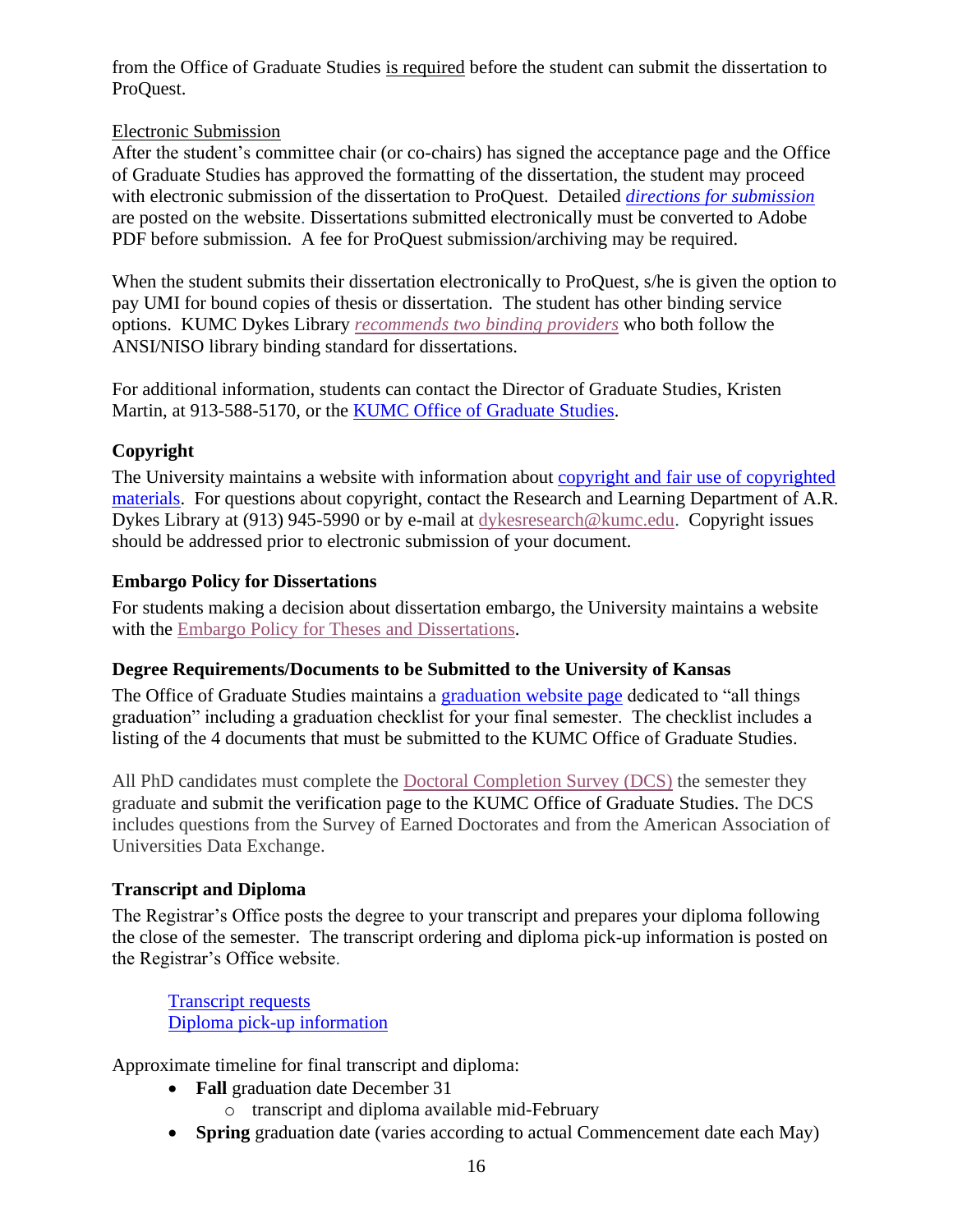- o transcript and diploma available mid-June
- **Summer** graduation date August 1
	- o transcript and diploma available mid-September

If the graduate requires a letter verifying completion of degree requirements prior to the availability of the final transcript and diploma, s/he may contact Kristen Martin at the Office of Graduate Studies and a verification letter will be prepared.

# **PROGRAM POLICIES AND SERVICES**

# <span id="page-16-1"></span><span id="page-16-0"></span>**Graduate Catalog and Handbooks for Graduate Students**

Doctoral students have access to a *University of Kansas Catalog* effective for the year in which study begins. Beginning in 2011, the [University Catalog](http://catalog.ku.edu/) is online only. The year will change with each new academic year; prior years will be archived and appear on the same webpage address under the link "Other Years' Catalogs."

All requirements of Graduate Studies for the PhD degree are included in the *Graduate Catalog* and *[KU Graduate Studies Website](http://www.graduate.ku.edu/)*. These documents/sites contain valuable information governing all aspects of the graduate programs at the University of Kansas. The Therapeutic Science policies regarding graduate study may be found in the [Student Handbook,](http://www.kumc.edu/studenthandbook/) which is located on KUMC Academics Page and School of Health Professions student handbook page. .

[The Office of Graduate Studies](http://www.kumc.edu/academic-affairs/graduate-studies.html) at KUMC has information specific for KUMC graduate programs and serves as a guide regarding graduate programs, policies, and services of the University of Kansas Medical Center.

# <span id="page-16-2"></span>**Enrollment Planning**

The schedule of courses for each semester can be found on the [Office of the University](https://my.ku.edu/Classes/ExternalDisplay.action)  [Registrar's Schedule of Classes website.](https://my.ku.edu/Classes/ExternalDisplay.action) Graduate Course Projections can be found in this same location.

Students can enroll in courses, manage accounts, check holds, view grades, etc., through the [KUMC student portal.](https://www.kumc.edu/kumc-login.html)

# <span id="page-16-3"></span>**Academic Warning and Probation**

Students are expected to maintain a minimum 3.0 GPA. Any student receiving a "C" or lower in any coursework will automatically be placed on academic probation, even if cumulative GPA is higher than 3.0. Students on Academic Probation must create an improvement plan with his/her academic advisor. The plan must be reviewed and approved by the PhD program director. Any student on Academic Probation more than one semester will be dismissed from the program. Students should consult the School of Health Professions and Graduate Studies handbooks for additional academic warning and probation requirements.

# <span id="page-16-4"></span>**Financial Assistance**

There are several kinds of financial assistance available to doctoral students. Specific details about financial aid are located in the Therapeutic Science Student Handbook, which is located on the [Therapeutic Science Page.](http://www.kumc.edu/school-of-health-professions/therapeutic-science.html)